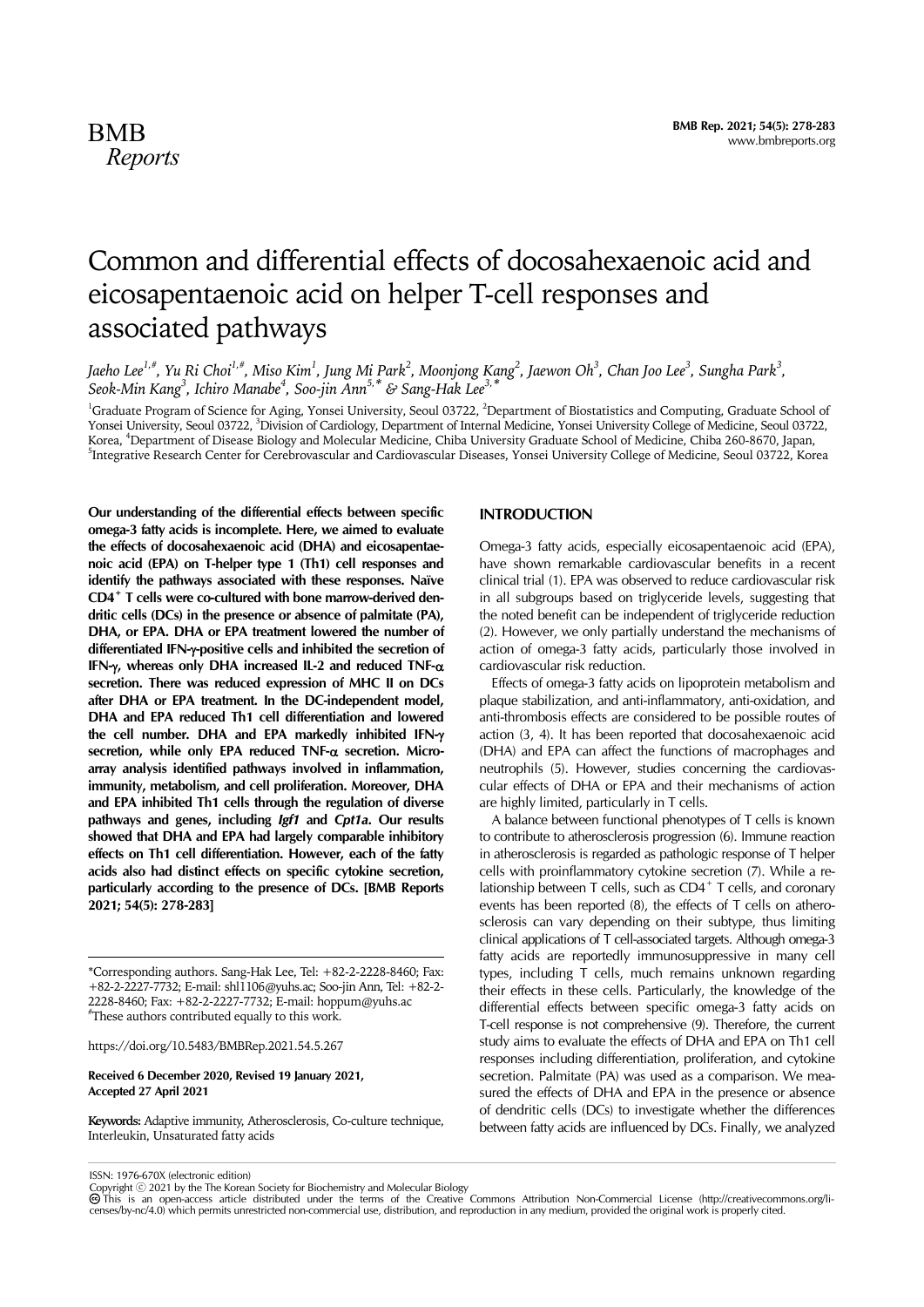and validated the genes and pathways regulated by the two fatty acids in Th1 cells.

## **RESULTS**

## **DHA and EPA, but not PA, inhibited DC-dependent Th1 cell differentiation, proliferation, and cytokines**

The purity of CD4 positivity in isolated cells was  $> 90\%$  (Supplementary Fig. 1). A DC-dependent Th1 cell differentiation model was used to assess the effects of each fatty acid. Naïve CD4+ T cells were co-cultured with BMDCs for 4 days in the presence or absence of PA, DHA, or EPA (50 µM, respectively). The number of IFN- $\gamma$ , a Th1 cell marker, -positive cells was significantly lower after DHA or EPA, but not PA treatment (Fig. 1A, B). Compared to the positive control group, the cell number was reduced upon DHA treatment. The cell number did not significantly change after PA or EPA treatment (Fig. 1C).

In the co-culture model, DHA and EPA markedly inhibited the secretion of IFN- $\gamma$ , whereas only DHA significantly reduced that of TNF- $\alpha$  (Fig. 1D). Similarly, DHA and EPA attenuated the expression of *Ifng*. No considerable alteration was observed in the expression of *Tnf* (Fig. 1E). PA did not influence the secretion of cytokines or the expression of the corresponding genes (Fig. 1D, E). Only DHA increased IL-2 secretion, while DHA and EPA upregulated the corresponding gene (Fig. 1D, E). EPA significantly decreased the expression of *Tbet*, a transcription factor for *Ifng*, whereas the effect of DHA on *Tbet* expression was not significant (Fig. 1E).

#### **DHA and EPA reduced surface molecules on DCs**

BMDCs were stimulated by lipopolysaccharide (LPS) (100 ng/ml) with or without PA, DHA, or EPA for 2 days. Representative histograms and mean fluorescence intensities (MFIs) are shown in Fig. 2. The levels of IL-12p40 and IL-12p70 in the media were measured using ELISA. DHA and EPA markedly decreased the expression of major histocompatibility complex (MHC) II, a co-stimulatory molecule expressed on DCs. Neither DHA nor EPA affected the expression of CD11c, CD80, or CD86. PA did not influence the expression of the three molecules (Fig. 2A). IL-12p70 level was reduced after treatment with DHA, whereas this change was not significant with EPA. The levels of IL-12p40 were not altered (Fig. 2B).

### **DHA and EPA inhibited DC-independent Th1 cell differentiation, proliferation, and cytokines**

To determine bone marrow-derived dendritic cell (BMDC)-independent Th1 cell differentiation, cell culture plates were coated with anti-CD3 $\varepsilon$  and anti-CD28. Naïve CD4<sup>+</sup> T cells were then cultured in these plates for 4 days in the presence or absence of PA, DHA, or EPA (50 µM). DHA, EPA, and PA reduced the differentiation of Th1 cells, while the effect of DHA and EPA was more remarkable (Fig. 3A, B). Additionally, DHA and EPA inhibited the proliferation of Th1 cells (Fig. 3C).

DHA, EPA, and PA decreased IFN-y secretion, whereas the



**Fig. 1.** Effects of palmitate (PA), docosahexaenoic acid (DHA), and eicosapentaenoic acid (EPA) on differentiation, proliferation, and cytokine secretion of T-helper type 1 (Th1) cells in a co-culture model. Naïve CD4<sup>+</sup> T cells were co-cultured in the presence or absence of PA, DHA, or EPA (50  $\mu$ M). Intracellular IFN- $\gamma$  production among differentiated CD4<sup>+</sup> T cells was analyzed by FACS analysis. Representative FACS plots (A) and relative quantification (B) indicate the effects of each fatty acid on differentiation of Th1 cells. Cell number was determined using a hemocytometer (C). In the same co-culture model with or without PA, DHA, or EPA, cytokine levels were determined by ELISA assay (D). Relative mRNA expression of *Ifng*, *Tnf*, *Il2*, and *Tbx21* was measured by real-time PCR after cell differentiation. Expression levels were normalized to mRNA levels of  $\beta$ -actin (E). ELISA and qPCR were conducted with technical duplicates, and data were obtained from at least three independent experiments.  $*P < 0.05$ ;  $*P < 0.01$ ;  $**P < 0.001$ ; ns: not significant compared with the control group; NC: negative control; C: control; PA: palmitic acid.

effect of DHA or EPA was more obvious (Fig. 3D). Conversely, only EPA dramatically reduced the secretion of  $TNF-\alpha$ . DHA and EPA remarkably inhibited *Ifng* expression, whereas the effects of DHA or EPA on *Tnf* were insignificant (Fig. 3E). The effects of the three fatty acids on IL-2 secretion and the expression of the corresponding gene were not significant (Fig. 3D, E). The expression of *Tbet* was reduced by PA, DHA, and EPA (Fig. 3E).

#### **Effects of PA on Th1 cell responses**

The effect of PA was not significant on the differentiation, proliferation, and cytokine secretion of Th1 cells in the co-culture model. PA had a largely similar effect in a DC-independent model, but reduced cell differentiation and IFN-y secretion from Th1 cells.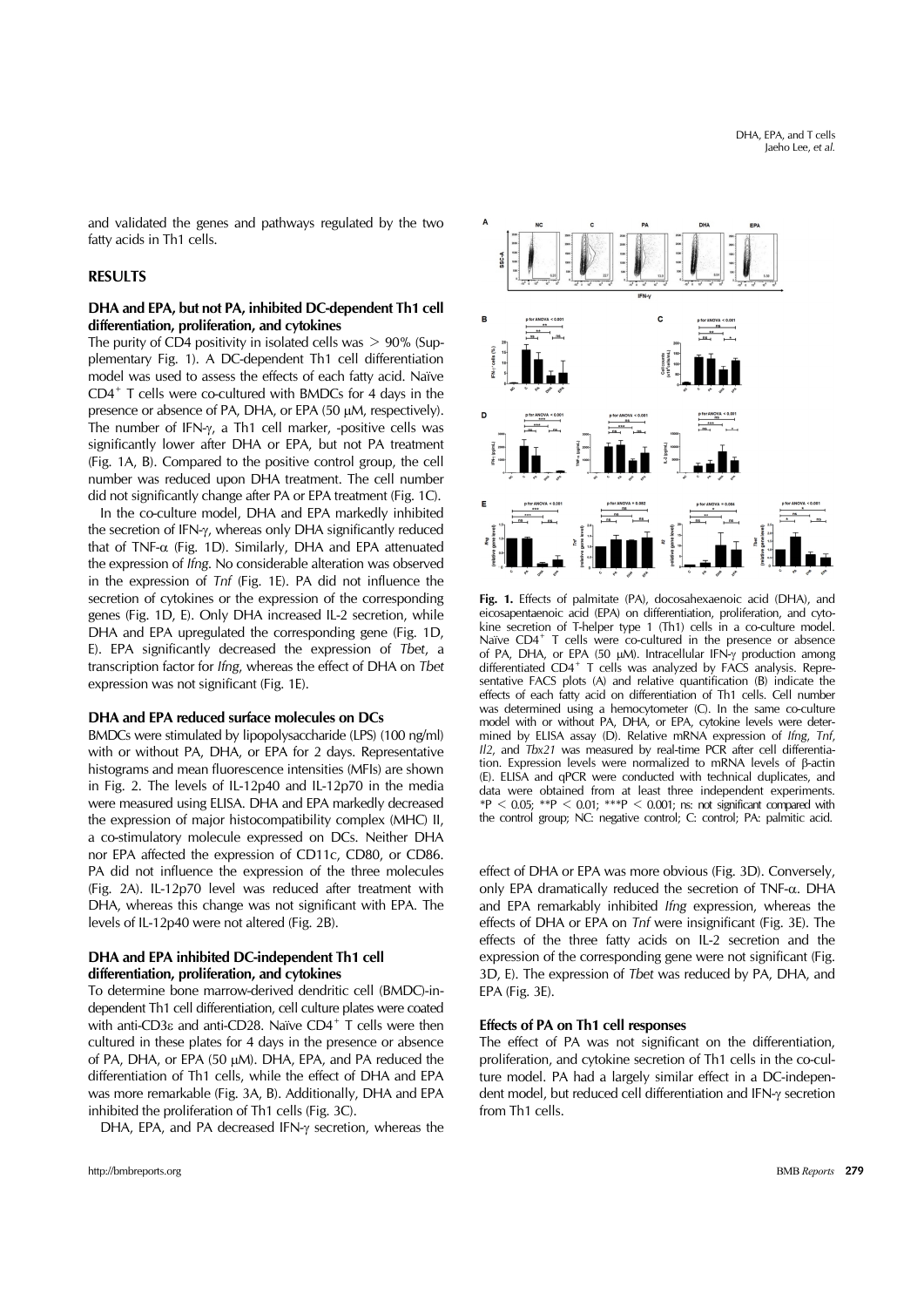

**Fig. 2.** Effects of PA, DHA, and EPA on surface markers of BMDCs and IL-12p70 production. BMDCs were stimulated by LPS with or without PA, HAD, or EPA for 2 days. Representative FACS plots (A) and mean fluorescence intensity (MFI) (B) of CD11c, CD80, and MHCII expression are shown. MFI values for each group of cells were normalized to control (C). The levels of IL-12p40 and IL-12p70 in the culture media were measured by ELISA (D). Data were obtained from at least three independent experiments. 0.05:  $*^{p}$  < 0.01;  $*^{p}$  < 0.001; ns: not significant compared with the control group; NC: negative control; C: control; PA: palmitic acid.

**Genes and pathways of Th1 cells regulated by DHA and EPA**

To identify the genes of Th1 cells altered by DHA, naïve CD4<sup>+</sup> T cells were cultured with BMDCs for 4 days with or without DHA (50 µM). Using a microarray analysis, DEGs were compared after treatment with vehicle or DHA (Supplementary Fig. 1A). To determine the biologically relevant genes affected by DHA, we selected genes in the top ten pathways ranked by the analysis (Supplementary Table 1).

The associated pathways included but were not limited to, cytokine-cytokine receptor interaction, chemokine signaling, and fatty acid metabolism. Among the pathways, we focused on the Ras signaling pathway. Genes, including *Tiam1*, *Efna5*, and *Igf1* were upregulated, whereas those including *Prkacb*, *Gng2*, *Grin1*, and *Vegfa* were downregulated by DHA (Supplementary Table 1). Quantitative polymerase chain reaction (qPCR) for validation showed that expression levels of *Igf1* significantly increased, whereas changes in other genes were not significant (Supplementary Fig. 1B).

To identify genes of Th1 cells affected by EPA, the same co-culture model, microarray analysis, and comparisons were used. The associated pathways included but were not limited to those involved in regulation of the hematopoietic cell lineage,



**Fig. 3.** Effects of PA, DHA and EPA on BMDC-independent differentiation, proliferation, and cytokine secretion of Th1 cells. BMDCindependent Th1 cell differentiation was analyzed using cell culture in plates pre-coated with anti-CD3 $\varepsilon$  and anti-CD28. Naïve CD4<sup>+</sup> T cells were then cultured in the plates in the presence or absence of PA, DHA, or EPA. Cell-surface expression of IFN- $\gamma$  was analyzed by flow cytometry (A and B). The effects of DHA and EPA on Th1 cell proliferation and cell number were determined by CFSE assay and flow cytometry (C). The cytokine secretion and corresponding relative mRNA levels of IFN- $\gamma$ , TNF- $\alpha$ , and IL-2 were determined (D and E). mRNA levels of T-box transcription factor were measured by real-time PCR and are expressed as a ratio to GAPDH. The results of real-time PCR are expressed as a ratio to  $\beta$ -actin. Both ELISA and qPCR were conducted in technical duplicates, and data were obtained from at least three independent experiments.  $*P < 0.05$ ; \*\*P < 0.001; and \*\*\*P < 0.0001 compared with the control group. NC: negative control; C: control; ns: not significant.

cytokine-cytokine receptor interaction, and peroxisome proliferator-activated receptor signaling. Genes including *Cpt1a* and *Slc27a2* were upregulated, whereas several others, including *Runx2*, *Vegfa*, and *Itga2*, were downregulated by EPA (Supplementary Table 1 and Supplementary Fig. 1D). The upregulation of *Cpt1a* and downregulation of *Runx2* and *Itga2* were validated (Supplementary Fig. 1E).

Gene ontology (GO) categories for DEGs by DHA included immune system process and response, positive regulation of inflammation, and cytokine activity. Those of DEGs by EPA included signal transduction, immune response, defense response to protozoa, positive regulation of T cells, and chemokine receptor activity (Supplementary Fig. 1C, F). Further experiments for validation of these role were conducted by inhibiting the *Igf1* gene and Cpt-1a. Inhibition of Cpt-1a by etomoxir partly, but significantly, restored differentiation of Th1 cells decreased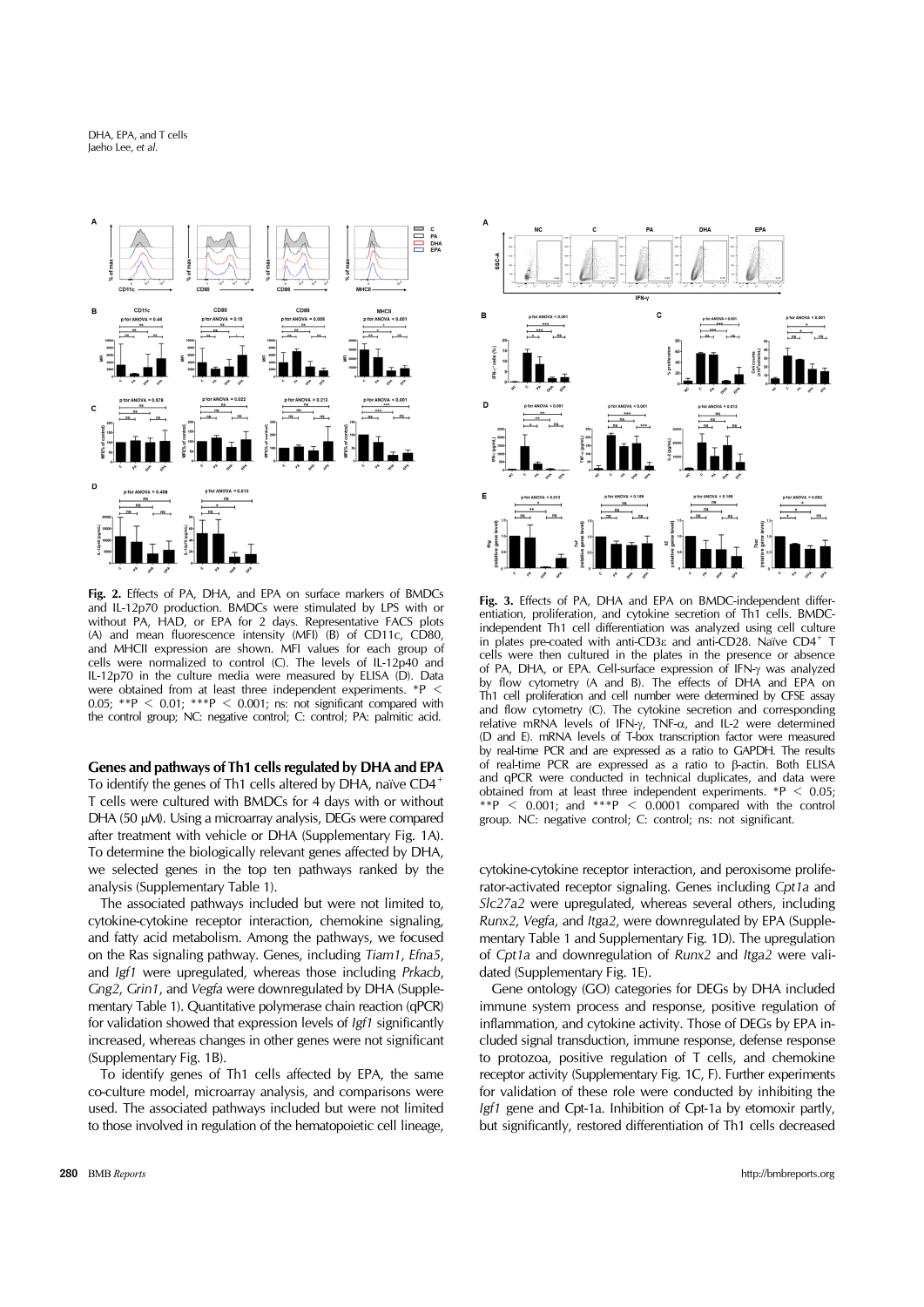DHA, EPA, and T cells Jaeho Lee, *et al.*

by EPA. Although silencing of Igf1 by siRNA modestly increased differentiation, the difference was not statistically significant (Supplementary Fig. 1G).

## **DISCUSSION**

The major findings of this study were as follows: DHA and EPA inhibited the differentiation of Th1 cells, regardless of the presence of DCs; DHA and EPA inhibited the DC-dependent differentiation of INF- $\gamma$  positive cells and the secretion of IFN- $\gamma$ , whereas only DHA increased IL-2 reduced  $TNF-\alpha$  secretion; DC-dependent effects of DHA and EPA were mediated, at least in part, by the downregulation of MHC II; the inhibitory effects on cytokines were more prominent for DHA in the presence of DCs and for EPA in the absence of DCs; PA did not have similar effects on Th1 cells. The working pathways of DHA and EPA in Th1 cells included but were not limited to those of inflammation, immunity, metabolism, and cell proliferation. The regulation of several genes, including *Igf1* and *Cpt1a*, was also validated in this study. Notably, we demonstrated, for the first time, the distinct effects of DHA and EPA on specific cytokine secretion according to the presence of DCs, although these two fatty acids had largely similar inhibitory effects on Th1 cells.

A recent study showed that EPA and DHA have similar antiinflammatory effects on  $CD4^+$  T cells as assessed using migration assays (10). The relatively neutral effect of PA on these T cells is in concordance with our findings. In our study, although EPA and DHA showed similar effects in Th1 cells, the effects of DHA tended to be more prominent in the presence of DCs, whereas some effects of EPA were more obvious in the DC-independent model. Currently, it is not fully understood how these two fatty acids exert distinct effects on cytokines. Possibly, their different inhibitory effects on DC, for example on surface molecules unexamined in our study (11), could be associated. Conversely, mammalian target of rapamycin (mTOR) on T cell is a crucial molecule for cellular metabolism and T cell differentiation and function (12). Furthermore, omega-3 fatty acids are known to downregulate mTOR (13). Therefore, the effect of individual omega-3 fatty acids on T cell surface molecules, including mTOR, can differ, and this could account for the differences in cytokine secretion, as in our study.

In the current study, the inhibitory effects of EPA on DCindependent TNF- $\alpha$  secretion were more obvious than those of the other fatty acids. TNF- $\alpha$  is reportedly associated with a high incidence of cardiovascular events (14). Reduction of TNF- $\alpha$  secretion in Th1 cells by EPA may be one of many biological mechanisms inducing clinical benefits. As shown in this study, DHA and EPA had differential effects on some responses of Th1 cells. Previously reported anti-inflammatory effects of DHA and EPA on diverse tissues and pathological environments related to TNF- $\alpha$  (15, 16). Accordingly, our results demonstrating the distinct effects of DHA and EPA may provide insights into the mechanisms underlying their benefits in different contexts rather than superiority of one over another.

A prior study revealed that DHA and EPA directly influenced and attenuated the secretion of IL-2 and the proliferation of T cells (17). Conversely, T cells of mice on a DHA- or EPA-enriched diet did not show a reduction in IL-2 transcription, while they suppressed IL-2R mRNA levels (18). We found that elevated IL-2 secretion was more dramatic following DHA treatment in the DC-dependent model. This might be one example of differential effects of omega-3 fatty acids according to the presence of DCs. In addition, it was of note that the increased IL-2 in the DC-dependent model was not accompanied by an enhanced T-cell proliferation. Recent studies identified the effects of IL-2 on regulatory T-cell expansion and protection from atherosclerosis (19). It would thus be of interest to evaluate whether IL-2 elevation in the current study is linked to the omega-3 fatty acid-driven cardiovascular benefit observed in recent clinical studies (1).

DHA or EPA treatment markedly reduced the expression of MHC II molecules. This could be one of the pivotal links between the two fatty acids and their DC-dependent effect. This finding was in line with other studies (20). In the current study, the effects of DHA and EPA on CD80 or CD86 were less clear than those on MHC II. DHA and EPA are precursors of specialized pro-resolving lipid mediators (9, 21) that can affect T-cell differentiation through regulating transcription factors (22). Among them, the resolvin D1 analog suppresses MHC II and CD40 expression, whereas it did not affect CD80 and CD86 expression (23). Accordingly, pro-resolving mediators, such as resolvin D1, seem to modulate the interactions between DCs and T cells, preferably through the CD40/154 pathway rather than the CD80/86-CD28 pathway. This is in concordance with our observation. However, we did not examine the effects of lipid mediators but only of omega-3 fatty acids themselves. Thus, we cannot rule out the potential pathways in DCs, independent of mediators such as resolvins.

Studies performed in the past decades discovered that DHA and EPA change the basic properties of cell membranes, modulate lipid microdomains and immunological synapses, and regulate downstream cell signaling cascades and nuclear receptor activation (24). It was also suggested that the effects of DHA on T cells could be related to altered microdomains and downstream signaling (25, 26). In a model membrane, DHA influenced the membrane structure and fluidity, whereas EPA accumulated cholesterol-rich domains and inhibited inflammation (27). Although the association between the differential effects of the two fatty acids and changes in the membrane is beyond the scope of our study, it will be of interest to explore the issues in future studies.

The genes upregulated by DHA included *Igf1*. Observations of the effects of insulin-like growth factor signaling on atherosclerosis have been conflicting (28). The role of this gene has been evaluated in various cell types, including smooth muscle cells (29) and macrophages (30). Recombinant human insulinlike growth factor-1 (rhIGF-1) delivery has been shown to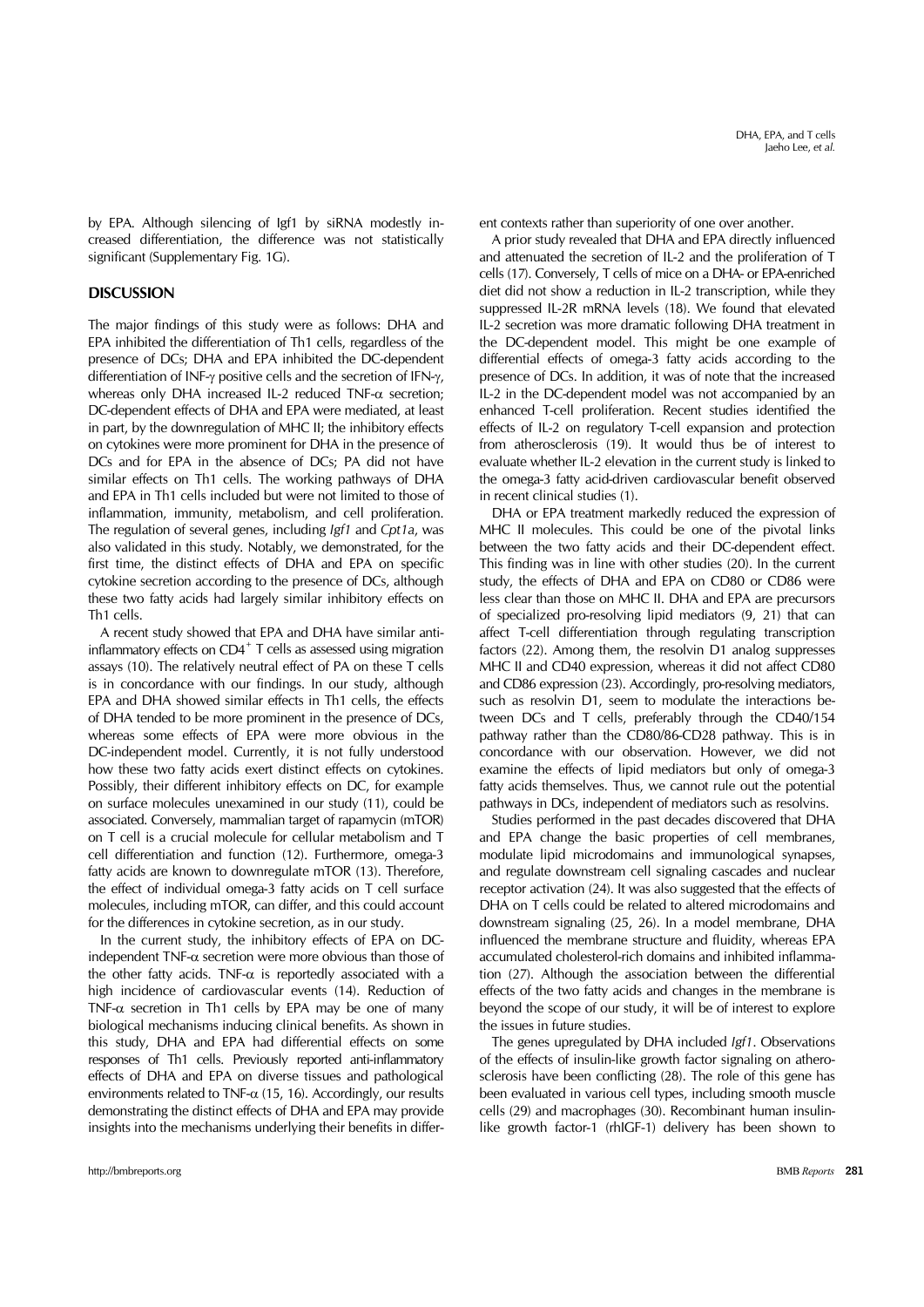DHA, EPA, and T cells Jaeho Lee, *et al.*

increase the number of T cells in mice (31). Although rhIGF-1 stimulated the proliferation of regulatory T cells, it did not affect the proliferation of other proinflammatory T cell subsets (32). Conversely, a recent study reported that knockout of macrophage-derived IGF-1 gene in mice elevated Th1 (IFN- $\gamma^+$ ) cell proportions (33). This indicates that IGF-1 or *Igf1* may be involved in the inhibition of Th1 cell differentiation. Nevertheless, because research results vary, whether *Igf1* plays a primary role in the proliferation and differentiation of Th1 cells needs to be further elucidated. Particularly, silencing of *Igf1* did not show dramatic impact on differentiation of Th1 cells post DHA treatment, and the mechanism of these effects remains to be additionally elucidated.

The genes validated in our study include *Cpt1a*, a target gene of  $PPAR\alpha$ , which encodes carnitine palmitoyltransferase I (Cpt1). We demonstrated that upregulation of *Cpt1a* contributes, at least in part, to the inhibitory effect of EPA on Th1 cell differentiation. CPT1 contributes to mitochondrial fatty acid oxidation. It has been reported that EPA induces the expression of CPT1A in intestinal cells (34). In a mouse study, knocking out *Cpt1a* in endothelial cells promoted leukocyte infiltration, implying that Cpt1a may be atheroprotective (35). Furthermore, mitochondrial fatty acid oxidation, for which CPT1A has an important role, is reported to be essential for the survival and activation of  $CD8<sup>+</sup>$  T cells (36). Interestingly, PD-1, a T cell surface protein, has been reported to promote fatty acid oxidation by increasing CPT1A expression. Because T cells utilize glycolysis during differentiation to effectors, this is responsible for PD-1-induced inhibition of T cell differentiation (37). In addition, this is in line with our finding that Cpt1a upregulation concomitantly suppressed T cell responses. Collectively, it is possible that Cpt1a plays a role in multiple T-cell subtypes contributing to the vascular condition.

Our study has potential limitations. We investigated the response of Th1 cells in DC-dependent or -independent manners. However, because there are other T-cell types involved in vascular immune response, our results may not provide a completely integrated perspective. Nevertheless, the primary purpose of our study was to evaluate the effects of DHA and EPA on Th1 cell responses. Additionally, we designed this study to perform only in vitro experiments. This nature of our current study has limitations when attempting to extrapolate the results to animal models or the clinical setting. However, we performed a comprehensive analysis to compare cellular responses induced by each of the target fatty acids.

DHA and EPA inhibited the activation of Th1 cells in both DC-dependent and -independent manners. Modest but significant differential effects between DHA and EPA on Th1 cells were demonstrated for the first time. These two fatty acids regulated diverse genes, including *Igf1* and *Cpt1a* in Th1 cells. Further studies of these differential effects on adaptive immunity are needed to clarify their beneficial effects on diverse sites and pathological conditions, including cardiovascular diseases.

## **MATERIALS AND METHODS**

Detailed methods are described in Supplementary Material.

## **ACKNOWLEDGEMENTS**

This work was supported by the National Research Foundation of Korea grant funded by the Korean government (grant numbers: 20181D1A1B07043855 and 2019R1F1A1057952). The funder had no role in the design and conduct of the study; collection, management, analysis, and interpretation of the data; preparation, review, or approval of the manuscript; and decision to submit the manuscript for publication.

### **CONFLICTS OF INTEREST**

The authors have no conflicting interests.

## **REFERENCES**

- 1. Bhatt DL, Steg PG, Miller M et al (2019) Cardiovascular risk reduction with icosapent ethyl for hypertriglyceridemia. N Engl J Med 380, 11-22
- 2. Bhatt DL, Steg PG, Miller M et al (2019) Reduction in first and total ischemic events with icosapent ethyl across baseline triglyceride tertiles. J Am Coll Cardiol 74, 1159-1161
- 3. Kawashiri MA, Tada H, Yamagishi M (2018) Unsolved antiatherogenic mechanism of n-3 polyunsaturated fatty acids. Circ J 82, 332-333
- 4. Son JW, Kim CH, Nam MS, Park IB, Yoo SJ (2019) Efficacy and safety of prescription of omega-3 fatty acids added to stable statin therapy in Korean patients with type 2 diabetes and hypertriglyceridemia: a randomized controlled trial. J Lipid Atheroscler 8, 221-231
- 5. Gutiérrez S, Svahn SL, Johansson ME (2019) Effects of omega-3 fatty acids on immune cells. Int J Mol Sci 20, 2476
- 6. Tabas I and Lichtman AH (2017) Monocyte-macrophages and T cells in atherosclerosis. Immunity 47, 621-634
- 7. Winkels H, Wolf D (2020) Heterogeneity of T cells in atherosclerosis defined by single-cell RNA-sequencing and cytometry by time of flight. Arterioscler Thromb Vasc Biol 41, 549-563
- 8. Tomas L, Bengtsson E, Andersson L et al (2020) Low levels of CD4<sup>+</sup> CD28<sup>null</sup> T cells at baseline are associated with first-time coronary events in a prospective population-based case-control cohort. Arterioscler Thromb Vasc Biol 40, 426-436
- 9. Duffney PF, Falsetta ML, Rackow AR, Thatcher TH, Phipps RP, Sime PJ (2018) Key roles for lipid mediators in the adaptive immune response. J Clin Invest 128, 2724- 2731
- 10. Cucchi D, Camacho-Muñoz D, Certo M et al (2020) Omega-3 polyunsaturated fatty acids impinge on CD4+ T cell motility and adipose tissue distribution via direct and lipid mediator-dependent effects. Cardiovasc Res 116, 1006-1020